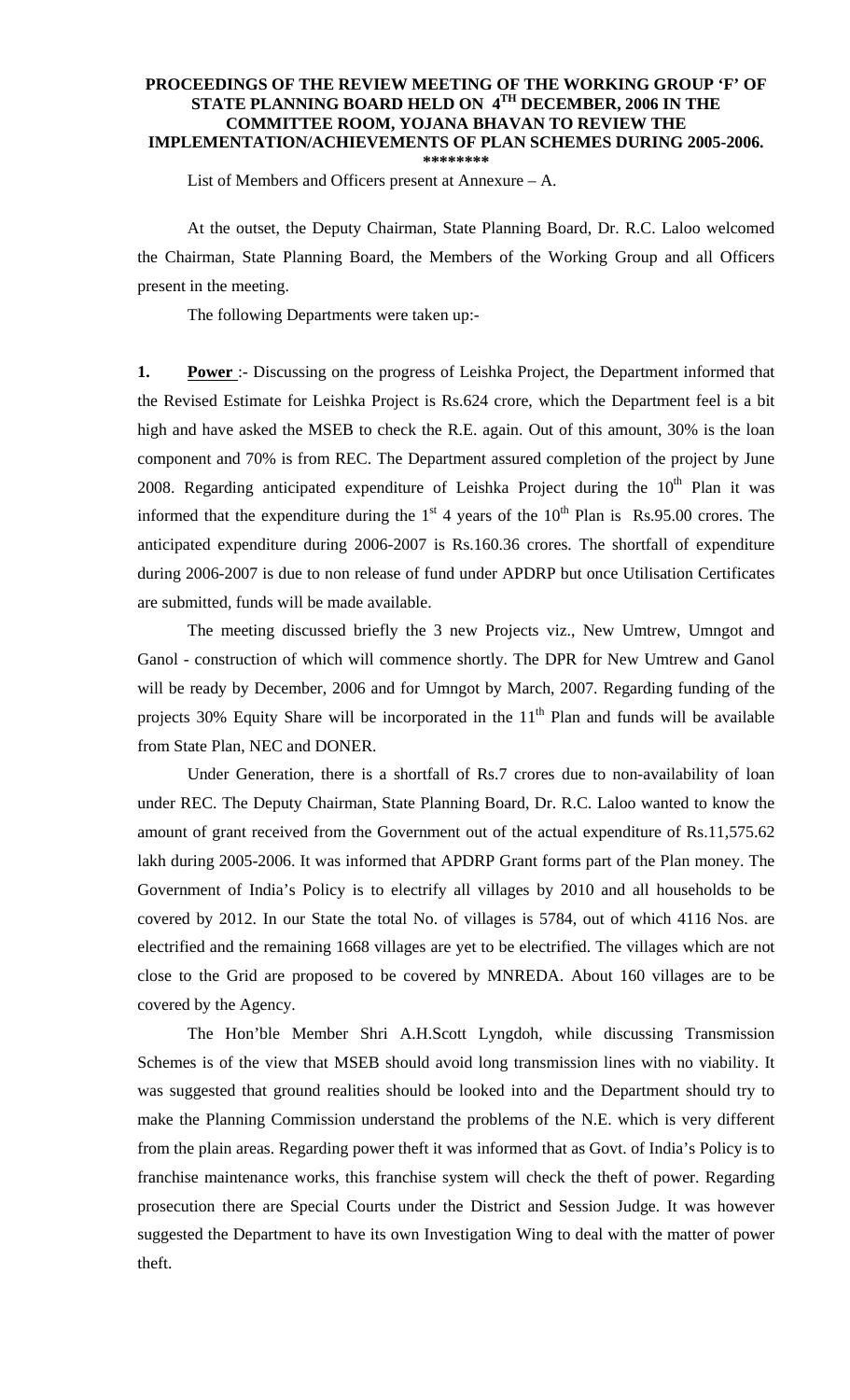**MNREDA** :- Understanding that this sector is supposed to fill up the gaps in view of power shortage, the Working Group noted that out of the  $10<sup>th</sup>$  Plan Outlay of Rs.1490.00 lacs the actual expenditure upto the  $4<sup>th</sup>$  year is only Rs.525.00 lacs. The anticipated expenditure during the  $10<sup>th</sup>$  Plan is only 50% of the outlay. This is attributed to less availability of funds under Central Schemes which the Department clarified that if Central Share is not forthcoming State Share also is not released. The Agency faces problems as most schemes are beneficiary oriented but people do not come forward inspite of advertisements.

 The Working Group feel that there is lack of peoples awareness in the Department's Programmes. The Department should boost up its activities in this area to make people understand the utility of the schemes. Discussion/Talks through Radio and T.V. should also taken up.

 The most popular schemes so far are Biogas Plants and Fixed improved Chulhas. The construction cost for a Biogas Plant is Rs. 17,000 and the beneficiary has to pay around Rs.2,000 and the cost of a Chulha is Rs.800 while the beneficiary has to pay Rs.200/-. Under the scheme, Briquetting, training has been imparted to the people. The utility of this scheme is less requirement of charcoal. Under village electrification the Agency has taken up entire electrification of one village under Mawryngkneng Block.

**2. Community & Rural Development** :- During the course of discussion the Working Group wanted to know the status of residential quarters in the Blocks as there are complains that most Block Development Officers and staff do not stay in their stations. The Department informed that alongwith the scheme residential quarters have been provided but it appears that most of the buildings are now deteriorating. The Department is taking up to construct new buildings.

 The Working Group pointed out to another problem in the Blocks in which most Block Development Officers are not full fledged. They are borrowed temporarily from other Departments with no administrative training. The Block Development Officers are the Cadre Posts of the MCS but at present only 12 Block Development Offices are manned by officers of MCS cadre out of the existing 39 Block Development Offices. In view of the importance attached to the posts of Block Development Officers the Board recommended that fresh appointment of MCS should be taken up by the Government immediately, so that all the 39 Blocks could be manned by Officers of MCS cadre as soon as possible.

 Under the scheme NREGA, the Department informed that the response is very good as more than 90,000 Nos. have registered in West Garo Hills and South Garo Hills. The department is targeting the people who do not get employment- especially during the off season. The Chairman, State Planning Board, desired a feedback from the Department regarding this scheme to get some idea of the response to this National Programme. The Govt. of India has laid down policy on the type of works to be implemented under NREGA. The Department is giving more priority to Water Conservation works e.g. digging of tanks, diversion of water for irrigation of crops, land reclamation etc. and less priority to construction of roads.